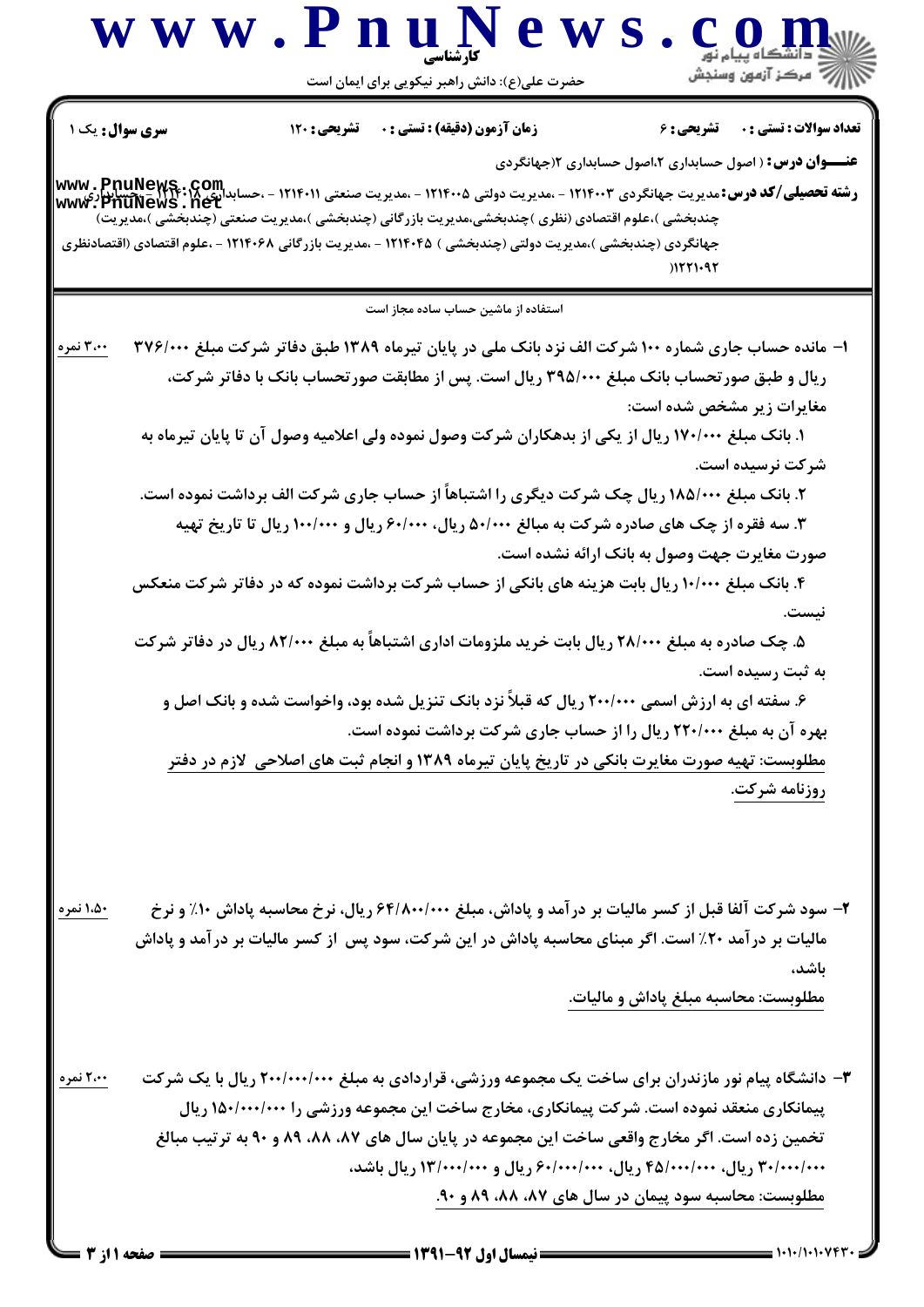| www.PnuNews                                                                                                                                                                                                                      | حضرت علی(ع): دانش راهبر نیکویی برای ایمان است | کار شناسے                            |                                       | رُ⁄ آمرڪز آزمون وسنڊش                                                                                                                                                                                                                                                                                                           |
|----------------------------------------------------------------------------------------------------------------------------------------------------------------------------------------------------------------------------------|-----------------------------------------------|--------------------------------------|---------------------------------------|---------------------------------------------------------------------------------------------------------------------------------------------------------------------------------------------------------------------------------------------------------------------------------------------------------------------------------|
| <b>سری سوال :</b> ۱ یک                                                                                                                                                                                                           | تشریحی : ۱۲۰                                  | <b>زمان آزمون (دقیقه) : تستی : 0</b> |                                       | <b>تعداد سوالات : تستي : 0</b><br><b>تشریحی : ۶</b><br><b>عنـــوان درس:</b> اصول حسابداری ۲،اصول حسابداری ۱(جهانگردی )                                                                                                                                                                                                          |
| www.PnuNews.ne<br>(چندبخشی )،علوم اقتصادی (نظری )چندبخشی،مدیریت بازرگانی (چندبخشی )،مدیریت صنعتی (چندبخشی )،مدیریت<br>جهانگردی (چندبخشی )،مدیریت دولتی (چندبخشی ) ۱۲۱۴۰۴۵ - ،مدیریت بازرگانی ۱۲۱۴۰۶۸ - ،علوم اقتصادی (اقتصادنظری |                                               |                                      |                                       | 12210926                                                                                                                                                                                                                                                                                                                        |
| ۵۰. ۳ نمره                                                                                                                                                                                                                       |                                               |                                      |                                       | ۴- ترازنامه شرکت تضامنی حسن و حسین که به نسبت ۲ و ۳ در سود و زیان سهیم هستند در تاریخ ۳۰ مهرماه                                                                                                                                                                                                                                 |
|                                                                                                                                                                                                                                  |                                               |                                      |                                       | ۱۳۸۹ به شرح زیر است:                                                                                                                                                                                                                                                                                                            |
|                                                                                                                                                                                                                                  |                                               |                                      |                                       | شرکت تضامنی حسن و حسین                                                                                                                                                                                                                                                                                                          |
|                                                                                                                                                                                                                                  |                                               |                                      |                                       | ترازنامه<br>در تاریخ ۳۰ مهر ۱۳۸۹                                                                                                                                                                                                                                                                                                |
|                                                                                                                                                                                                                                  | حساب های پرداختنی ۴۲۵/۰۰۰                     | $\Delta\Delta$ ./                    |                                       | وجه نقد                                                                                                                                                                                                                                                                                                                         |
|                                                                                                                                                                                                                                  |                                               |                                      | $F_{**}/$                             | حساب های دریافتنی                                                                                                                                                                                                                                                                                                               |
|                                                                                                                                                                                                                                  |                                               |                                      | $(T\Delta/\cdots)$                    | ذخيره مطالبات مشكوك                                                                                                                                                                                                                                                                                                             |
|                                                                                                                                                                                                                                  |                                               |                                      |                                       | الوصول                                                                                                                                                                                                                                                                                                                          |
|                                                                                                                                                                                                                                  | سرمایه شرکاء:                                 | $\mathbf{r} \mathbf{v} \mathbf{w}$   |                                       | ارزش خالص بازيافتني                                                                                                                                                                                                                                                                                                             |
| $1/\Upsilon$ /                                                                                                                                                                                                                   | سرمايه حسن                                    | 1                                    |                                       | موجودى كالا                                                                                                                                                                                                                                                                                                                     |
| 1/9                                                                                                                                                                                                                              | سرمايه حسين                                   |                                      | $\frac{1}{\sqrt{1+\cdots}}$           | ساختمان                                                                                                                                                                                                                                                                                                                         |
| $\mathbf{r}/\mathbf{w}/\mathbf{w}$                                                                                                                                                                                               | جمع سرمايه شركاء                              |                                      | $(F \cdot \cdot   \cdot \cdot \cdot)$ | استهلاك انباشته ساختمان                                                                                                                                                                                                                                                                                                         |
|                                                                                                                                                                                                                                  |                                               | 1/8                                  |                                       | ارزش دفترى ساختمان                                                                                                                                                                                                                                                                                                              |
|                                                                                                                                                                                                                                  | جمع بدهی و سرمایه ۲/۵۲۵/۰۰۰                   | $\frac{1}{2}$                        |                                       | جمع دارایی ها                                                                                                                                                                                                                                                                                                                   |
|                                                                                                                                                                                                                                  |                                               |                                      |                                       | در این تاریخ، شرکا تصمیم به انحلال شرکت گرفتند. در جریان تصفیه، عملیات زیر انجام شده است:                                                                                                                                                                                                                                       |
|                                                                                                                                                                                                                                  |                                               |                                      |                                       | ۱. مبلغ ۳۵۰/۰۰۰ ریال از مطالبات وصول شد و مابقی لاوصول تلقی شد.                                                                                                                                                                                                                                                                 |
|                                                                                                                                                                                                                                  |                                               |                                      |                                       | ۲. موجودی کالا به مبلغ ۱/۰۵۰/۰۰۰ ریال به فروش رسید.                                                                                                                                                                                                                                                                             |
|                                                                                                                                                                                                                                  |                                               |                                      |                                       | ۳. ساختمان به مبلغ ۱/۵۰۰/۰۰۰ ریال به حسین واگذار گردید.                                                                                                                                                                                                                                                                         |
|                                                                                                                                                                                                                                  |                                               |                                      |                                       | ۴. بدهی شرکت پرداخت گردید.                                                                                                                                                                                                                                                                                                      |
|                                                                                                                                                                                                                                  |                                               |                                      |                                       | مطلوبست: انجام کلیه ثبت های لازم در دفتر روزنامه جهت انحلال.                                                                                                                                                                                                                                                                    |
| ۲،۵۰ نمره                                                                                                                                                                                                                        |                                               |                                      |                                       | ۵- سرمایه شرکت دنا متشکل از ۴۰۰۰ سهم ممتاز ۱۰٪ ۲۰۰۰ ریالی و ۱۰/۰۰۰ سهم عادی ۱۰۰۰ ریالی است. شرکت دنا<br>در سال ۱۳۸۷ سودی بین سهامداران خود توزیع نکرده است. اگر سود قابل تقسیم شرکت در سال ۱۳۸۸ مبلغ<br>۵/۴۰۰/۰۰۰ ریال باشد و سهام ممتاز شرکت نیز از نوع بدون سودانباشته (غیر جمع شونده) و با حق مشارکت<br>کامل در کل سود باشد، |
|                                                                                                                                                                                                                                  |                                               | <b>ــــ نیمسال اول 92-1391 ـــ</b>   |                                       | مطلوبست: محاسبه سود سهامداران ممتاز و عادی از سود شرکت.                                                                                                                                                                                                                                                                         |